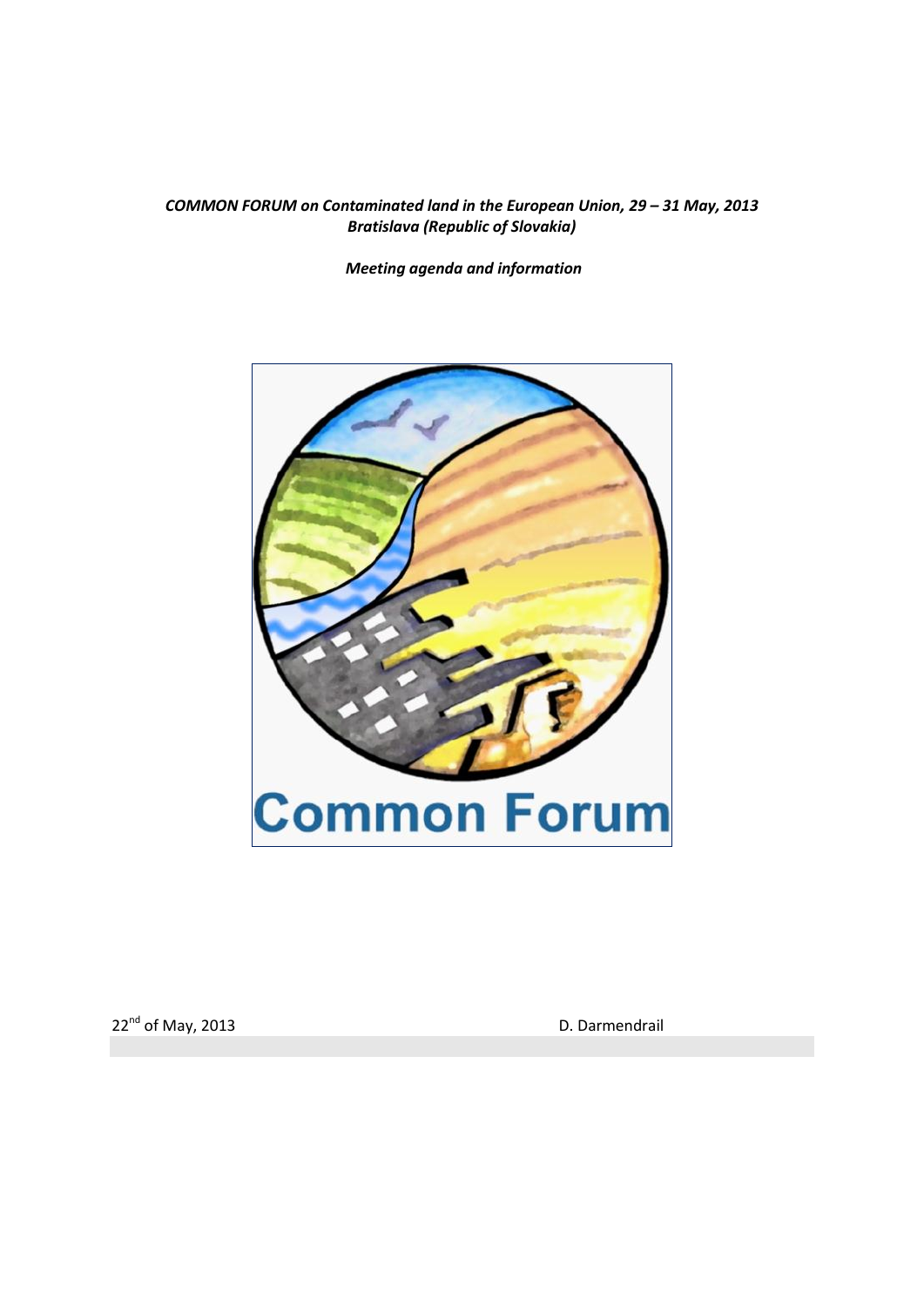## **COMMON FORUM ON CONTAMINATED LAND**

#### **Bratislava (Republic of Slovakia) – 29 – 31 May 2013**

### *Agenda*

# **May 29 13:30 – 18:00 - Meeting location: TATRA BratislavaHotel, Námestie 1. mája 5 <http://www.hoteltatra.sk/hotel-tatra-bratislava/>**

| <b>Session 1</b>                      | <b>WELCOME AND GENERAL MATTERS</b>                                                                                                                                                                                                      |                                                                   |  |
|---------------------------------------|-----------------------------------------------------------------------------------------------------------------------------------------------------------------------------------------------------------------------------------------|-------------------------------------------------------------------|--|
| $(13:30 -$<br>14:30)                  |                                                                                                                                                                                                                                         |                                                                   |  |
| 13:30                                 | Registration / Short information about the meeting                                                                                                                                                                                      | CF secretariat                                                    |  |
| 13:45                                 | Welcome Address / tour de table                                                                                                                                                                                                         | Vlasta Janova                                                     |  |
| 14:00                                 | Progress in solving the problem of contaminated sites in Slovakia                                                                                                                                                                       | Zelmira Greifova                                                  |  |
| <b>Session 2</b><br>(14:30)<br>18:00) | Information about countries and networks                                                                                                                                                                                                |                                                                   |  |
|                                       | Switzerland / New guideline value for Hg in agriculture soil<br>$\overline{\phantom{0}}$<br>Spain/ Basque Country: Evolution of the regional policy -<br>follow-up of the October workshop<br>France / new financial guarantees for CLM | <b>Christiane Wermeille</b><br>Ana Alzola<br><b>Emilie Favrie</b> |  |
| 15:45                                 | Coffee/Tea Break                                                                                                                                                                                                                        |                                                                   |  |
| $16:15-$<br>18:00                     | 7 <sup>th</sup> EAP: latest development<br>$\overline{\phantom{0}}$<br>Sharing the need for information and knowledge about<br>ecosystem services                                                                                       | Tina Léger<br>Margot de Cleen / Co<br>Molenaar                    |  |
| 18:15                                 | End of the first day                                                                                                                                                                                                                    |                                                                   |  |
| 19:00                                 | Get Together in the restaurant Beer Palace, Gorkij street 5<br>in the centre of Bratislava (near the historical building of<br>Slovak National Theatre),<br>http://bencikculinary.sk/en/restauracie/                                    |                                                                   |  |

### **May 30 – Contribution to the International workshop**

<http://contaminated-sites.sazp.sk/node/4>

| 19:00 | - Joint Dinner |  |
|-------|----------------|--|
| 22:00 |                |  |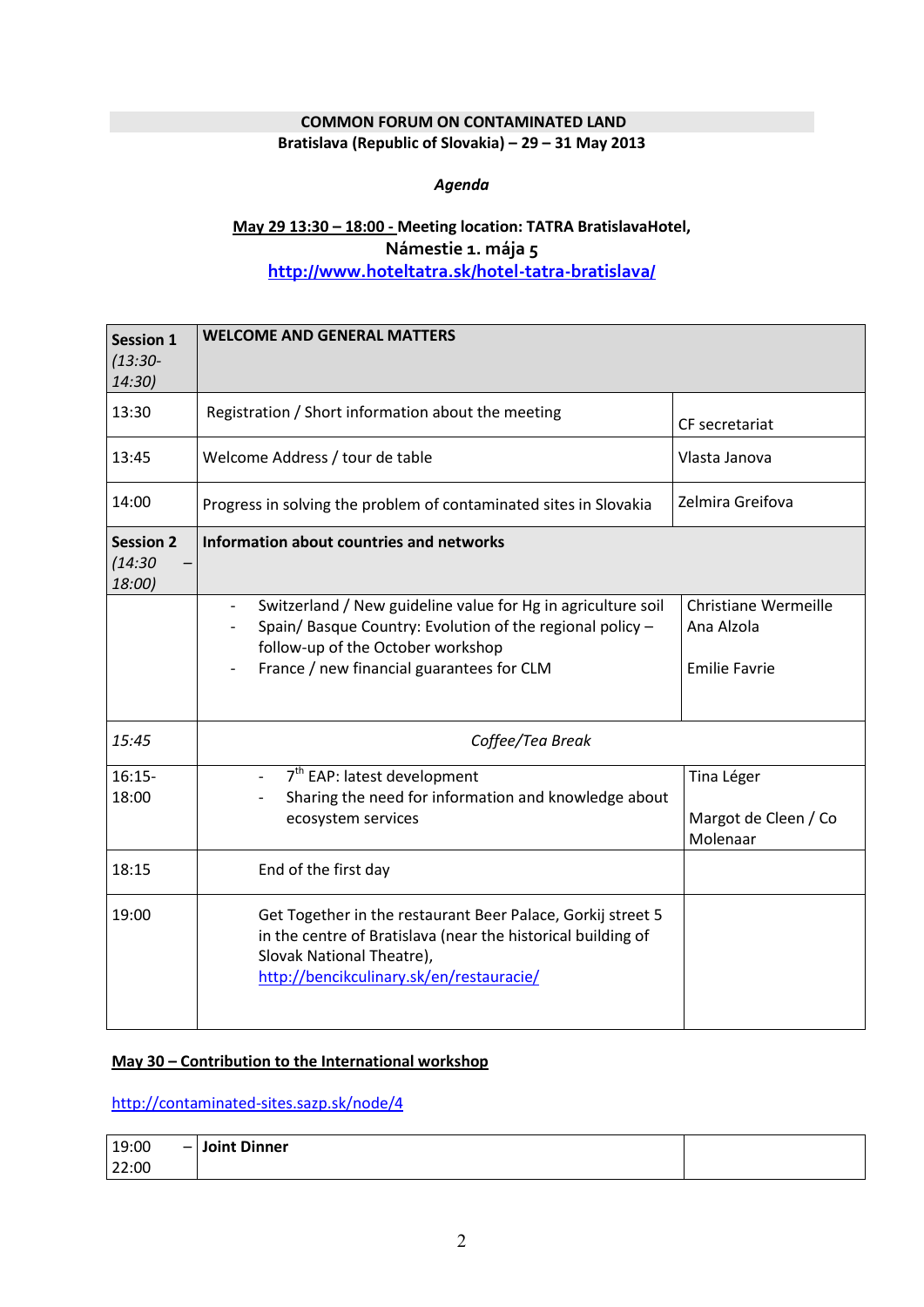# **May 31 – Second part of the Common Forum meeting**

| <b>Session 3</b>                      | <b>Research and technical issues</b>                                                                                                                                                                                                                                                                                                                                          |                                                                                                                          |
|---------------------------------------|-------------------------------------------------------------------------------------------------------------------------------------------------------------------------------------------------------------------------------------------------------------------------------------------------------------------------------------------------------------------------------|--------------------------------------------------------------------------------------------------------------------------|
| $(9:00 -$<br>10h30)                   |                                                                                                                                                                                                                                                                                                                                                                               |                                                                                                                          |
| $9:00 - 10:00$                        | Inventories / link to CIS015 indicator<br>Research projects in the field (GREENLAND,<br>HOMBRE, TIMBRE, NANOREM)<br>ISO TC 190 /SC7 Risk based remediation measures<br>UNEP / New International Mercury convention / state<br>of discussions                                                                                                                                  | Esther Goidts / Sophie<br>Capus<br>Grzegorz Siebelec /<br>Paul Nathanail / DD<br>Paul Nathanail<br><b>Andreas Bieber</b> |
| <b>Session 4</b><br>(10:00)<br>11:00) | <b>European Agenda issues</b>                                                                                                                                                                                                                                                                                                                                                 |                                                                                                                          |
|                                       | IMPEL / the DECO project: demand, questionnaire, CF<br>contribution<br>The current European legal Context: synthesis<br>$\overline{\phantom{a}}$<br>IED: technical guidelines on IED Baseline Report in Italy<br>$\overline{\phantom{a}}$<br>+ tour de table from other countries<br>ELD:<br>Feedback on the January Brussels Meeting<br>٠<br>Bios study update?<br>$\bullet$ | DD/ Harald Kasamas<br>DD / Ana Alzola<br>Antonella Vecchio<br>Anja Sinke                                                 |
| 11:00<br>11:30                        | Coffee break                                                                                                                                                                                                                                                                                                                                                                  |                                                                                                                          |
| Session 5<br>(11:30)<br>13:00         | <b>Secretariat issues</b>                                                                                                                                                                                                                                                                                                                                                     |                                                                                                                          |
|                                       | International activities (ICCL)<br>٠<br>NICOLE:<br>Sustainable Remediation - Joint position paper<br>NICOLE/COMMON FORUM<br>Joint Event with Nicole on liability management<br>New NICOLE website<br>Future events:<br>- Global Soil week 2013, Berlin<br>- South Africa - Autumn 2013                                                                                        | Dominique Darmendrail<br>Anja Sinke<br>Joerg Frauenstein                                                                 |
| 13:00                                 | Lunch                                                                                                                                                                                                                                                                                                                                                                         |                                                                                                                          |
| 14:00                                 | Field trip                                                                                                                                                                                                                                                                                                                                                                    |                                                                                                                          |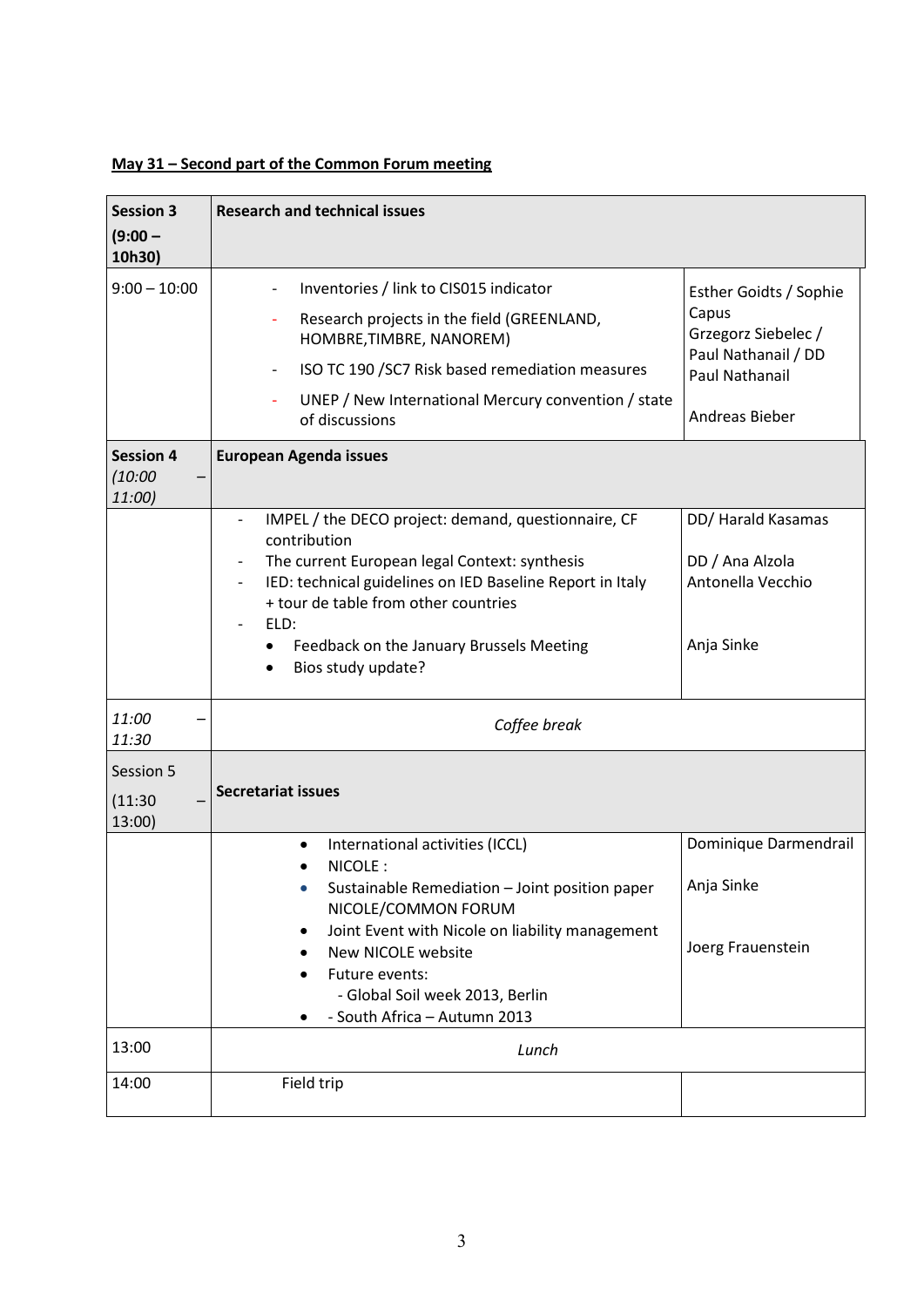# **Transport information**

# **Travel transport from Vienna airport to the Bratislava City**

The "main international airport" for Bratislava and western part of Slovakia is Vienna airport with its good known excellent network of routes to/from whole Europe.

**Vienna Airport** – [www.viennaairport.com/](http://www.viennaairport.com/)

From **Vienna International Airport** (Schwechat) take a bus **Slovaklines to Bratislava –** schedule and map:

**http://www.slovaklines.sk/fileadmin/user\_upload/letaky/Wienabus.pdf**

### **To the Hotel TATRA:**

Take a bus Slovaklines from the Vienna airort to Bratislava. Get out on the bus stop **Mlynské Nivy**  (**Bus station** = final stop) and from there take the trolleybus **No. 206** and get out on the bus stop **Hodžovo námestie** (4th stop), from the bus stop Hodžovo námestie to the Hotel TATRA Bratislava take a walk about 5 min. – direction Presidential Palace.

You can also take a taxi:

**http://www.najditaxi.sk/taxi-bratislava**

Map and schedule of trolleybus lines:

**http://imhd.zoznam.sk/ba/media/mn/00000633/Trolleybuses-20121015.pdf http://imhd.zoznam.sk/ba/schedule-timetable/route-line/206.html**

### **Travel transport from Bratislava airport to the Bratislava City**

From Bratislava Airport take a bus **no. 61** or a taxi to the city centre. Schedule No. 61 and map: **[http://imhd.zoznam.sk/ba/schedule•timetable/linka/61/smer/Hlavna](http://imhd.zoznam.sk/ba/schedule-timetable/linka/61/smer/Hlavna-stanica/zastavka/Letisko/314572993565.html)[stanica/zastavka/Letisko/314572993565.html](http://imhd.zoznam.sk/ba/schedule-timetable/linka/61/smer/Hlavna-stanica/zastavka/Letisko/314572993565.html) http://imhd.zoznam.sk/ba/map/695/Linky-MHD-20130108.html**

#### **To the hotel TATRA:**

From Bratislava Airport take the bus **no. 61** to the bus stop **Zimný štadión** (Slovnaft Arena, 13th stop), and from the same bus stop take the bus **No. 39** and get out on the bus stop **Nám. 1. mája** (5th stop) not far from the Hotel TATRA. You can also take a taxi.

#### **http://www.najditaxi.sk/taxi-bratislava**